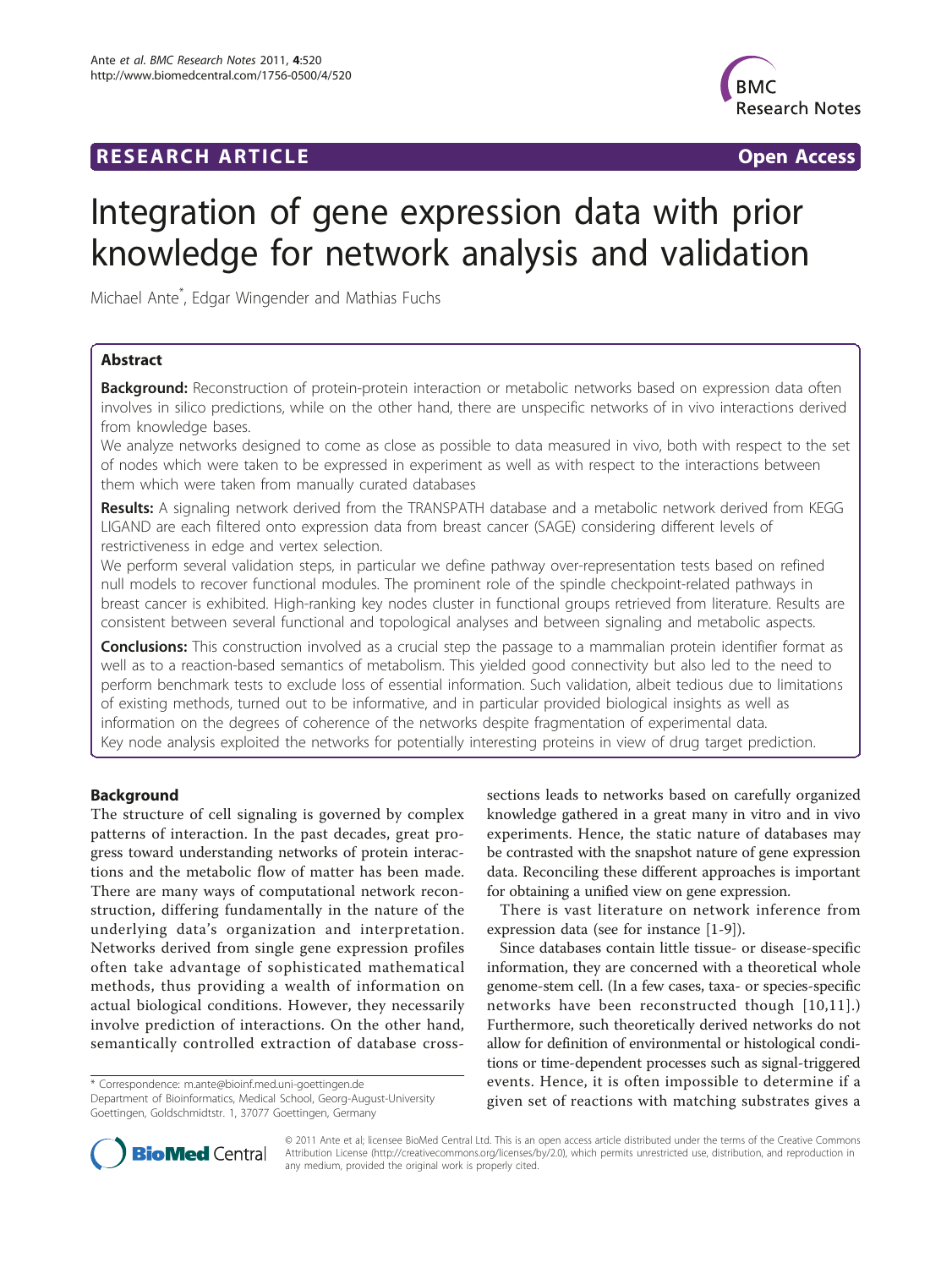biologically plausible chain. In particular, in databasederived networks molecules can be connected although they are in no tissue simultaneously highly expressed.

Both methods of network inference, the one based on expression time-series and the other on databases carry a high probability of inferring undesirable links. Thus, tissue- or disease-related information is concealed in plenty of unspecific data. Several approaches to link both methods have been proposed. However, this has often been done on an ad hoc-basis, taking knowledge only for selected molecules into account [[12](#page-10-0),[13\]](#page-10-0). A concept for the extraction of tissue- and cell type-specific transcription factor-gene networks based on EST abundance of transcription factor-encoding genes has been proposed recently [[14\]](#page-10-0).

It is the goal of the present paper to set up networks whose nodes are expressed in a single tissue while the interactions are taken from prior knowledge, contained in manually curated databases. We thus aim at coming as close as possible to data measured in vivo by excluding any prediction in network inference. Precisely, we filter the reference networks defined in [[15\]](#page-10-0) onto expression data from breast cancer tissue samples and analyze the results. Specifically, we map the detectable expression set's genes onto database-derived networks and prune the latter by retaining only those vertices which are mapped to detectable genes and their edges. A second filtering method includes the shell defined by the latter network's 1-neighborhood in the complete network. These two methods are called strict and 1-extended, respectively.

The reference networks' protein identifier format is abstracted in order to be coarse enough to identify very similar proteins. On the one hand, this leads to good network connectivity properties, on the other hand, this implies the need to perform "benchmark tests" for network validation. Thus, we pay particular attention to assessing the degree to which this coarseness leads to Page 2 of 12

information loss; in fact, we show that tissue-specificity properties are retained and that, similarly, the suspicious pathways are over-represented. This is done by performing statistical hypothesis tests against refined null models; these become necessary because quite often common null models are biologically unfeasible. The next step is to extract new information from the filtered networks. Precisely, we analyze the networks for key nodes and show that this yields information which fits well to the findings of the pathway over-representation analysis in the sense that both analyses often hint independently at the same or closely related underlying molecular mechanisms. In particular, these mechanisms turn out to be those around cell cycle regulation.

The databases we rely upon are the TRANSPATH database on signal transduction [[16](#page-10-0)] and the KEGG biochemical database [\[10\]](#page-10-0).

### **Methods**

#### **Overview**

The workflow is depicted in Figure 1. We associated to a fixed reference network and to several gene expression sets sub-networks of the reference network by means of mapping the expression data on the reference network's vertices. The procedure's potential to yield tissue-specific information on biological functions was assessed, involving tissue-specificity analysis, pathway analysis, and key node analysis. We propose modified methods for assessment of pathway over-representation whereas the key node algorithms and tissue-specificity checks we employed have been published.

#### Data acquisition Network extraction

The reference network used in our study was retrieved from the TRANSPATH database (release 2008.4) by extracting all semantic molecular reactions which take



4 networks per disease condition.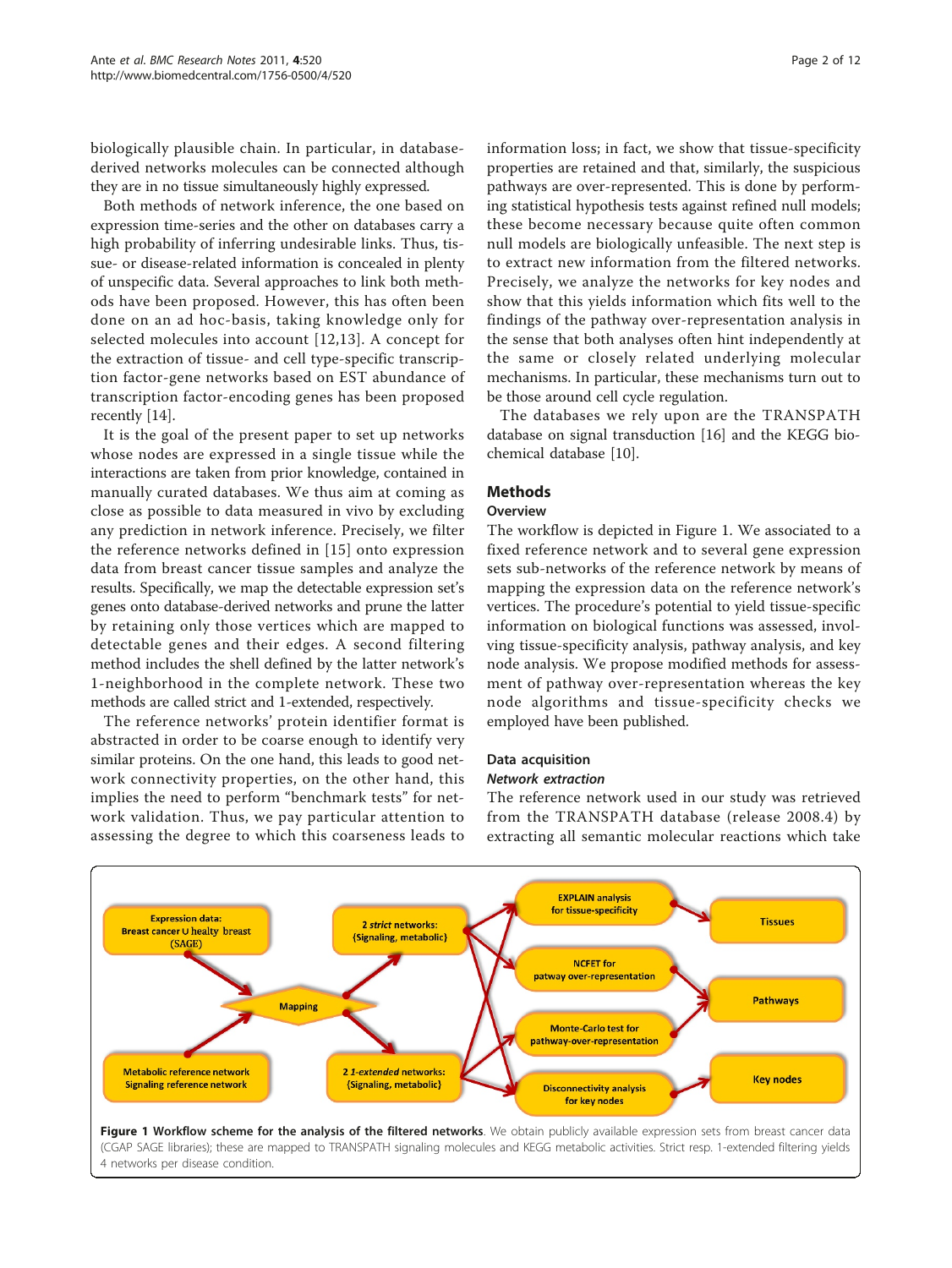part in signal transduction. The network's vertices are proteins with signaling function and small signaling molecules while edges are created by the semantic syntax as described in [[17\]](#page-10-0) and used in [\[15](#page-10-0)], yielding a network with 1843 vertices and 3931 edges with a largest strongly connected component of 328 vertices, 454 in the bow-tie-analysis' in-component, and 546 in the outcomponent [[18\]](#page-10-0). All information available on orthologous (in most cases, mouse, human and rat) proteins and their reactions was merged, giving rise to the socalled ortho-level of gene identifiers. Similarly, information about tissue- or cell type-specificity was ignored. We studied the molecular networks defined by leaving out information on transcription regulation, in contrast to the (usually larger) gene regulatory networks. The reason for focusing on the former is to ensure network consistency, i.e. to stay within the same level of molecular biology and on the narrower time-scale of mere protein-protein interaction; moreover, there is considerable uncertainty about the complete target pool of a single or even the compound of several transcription factors.

The KEGG-LIGAND-based (release 40.0) metabolic reference network was designed in an enzyme-centered way in order to be comparable with the protein-centered view of the TRANSPATH-derived network. Each node is an EC number representing a metabolic enzyme activity with edges standing for a common substrate which is the product of the reaction catalyzed by the enzyme on the tail and the educt of the reaction catalyzed by the enzyme on the head. Substrates such as ATP or water taking part in more than 100 reactions were discarded. This is the gene-family equivalent to the network extraction method presented and used in [[19\]](#page-10-0). The metabolic reference network is included in Additional File [1](#page-10-0).

#### Expression data

Breast cancer expression data were downloaded from NCBI CGAP database using the Sage Digital Gene Expression Displayer (DGED) [[20\]](#page-10-0). We considered the union of normal and disease tissue, thus retaining silenced or induced genes for consideration.

#### Mapping

The SAGE data's UNIGENE identifiers were mapped on TRANSPATH, resp. KEGG, gene entries and subsequently to the encoded proteins as well as restricted to those which are contained in the reference network. Due to the fact that this new network's vertex set only consists of those vertices of the reference network that reflect the expression data, the corresponding subnetwork of the reference network was called strictly filtered. Additionally, we considered for each such subset of the reference graph a larger variant, called 1-extended filtering, which includes all nodes adjacent by an edge in either direction to a node in the strict subset. This graph includes more prior knowledge since it is slightly closer to the reference network.

#### Global network analysis ExPlain

Functional analysis is done with ExPlain 3.0 (BIOBASE GmbH, Germany) [[21\]](#page-10-0) to provide further information on tissue-specificity and disease marker over-representation. In this context, an advantage of the ExPlain tool is that no further information loss by gene format mapping occurs since the signaling reference graph is already given in TRANSPATH identifier format. These identifiers are internally mapped by ExPlain onto species-specific level from human. Nevertheless this analysis is used to tell how much information is already present on the ortho-level. Internal FDR control methods were used throughout (see below for general information on the FDR).

#### Pathway over-representation

In order to exhibit those TRANSPATH resp. KEGG pathways which are differentially expressed with respect to all other tissues than the one of the probe's origin.

In order to integrate quantitative information, we pursued an approach based on the BioGPS expression data U133A/GNF1H [[http://biogps.gnf.org/downloads/,](http://biogps.gnf.org/downloads/) download date 05/17/2010, [\[22\]](#page-10-0)], which provides tissue-specific information in the form of a matrix A where  $A_{ii}$  is the GCRMA-normalized intensity of gene spot i for tissue j. We used the BioGPS matrix as is because none of the 84 tissues is super- or subordinate to lactiferous duct. The overall expression value  $E_i$  of spot *i* was then taken to be the sum  $\Sigma_j A_{ij}$  over all these 84 in the data set, and the drawing probability for the reference network entry that corresponds to spot *i* was set to be the ratio  $E_i/\Sigma_n E_n$  of the latter value to the sum over all rows which correspond to such gene identifiers that could be mapped to the reference graph, where "average" corresponds to the pathway resp. non-pathway but mappable group. Thus, the null hypothesis was that the subset of the reference graph's vertices was chosen from a gene pool where the amount of a certain gene corresponds to its expression in any different tissue. As described by [[23](#page-10-0)], the resulting distribution is the univariate non-central Fisher distribution, contained in the R-package BiasedUrn. The distribution was extended to a non-central Fisher test as described in [[24\]](#page-10-0) defining the p-value as the sum of the probabilities with an outcome at least as extreme as the observed one, i.e. in this case, as the sum over all those contingency tables' probabilities which have the same marginal counts (i.e. row and columns sums) as the observed event.

We assumed independence of genes in the case of the strict network. This assumption is reasonable in this context and commonly applied. (Remark D in [[25\]](#page-11-0) gives an account of to what degree this hypothesis is justified.)

For the 1-extended networks, we performed Monte Carlo sampling of overlap sizes by drawing  $10<sup>4</sup>$  samples in the associated strict network and subsequently applying the strict-to-1-extended mapping procedure to each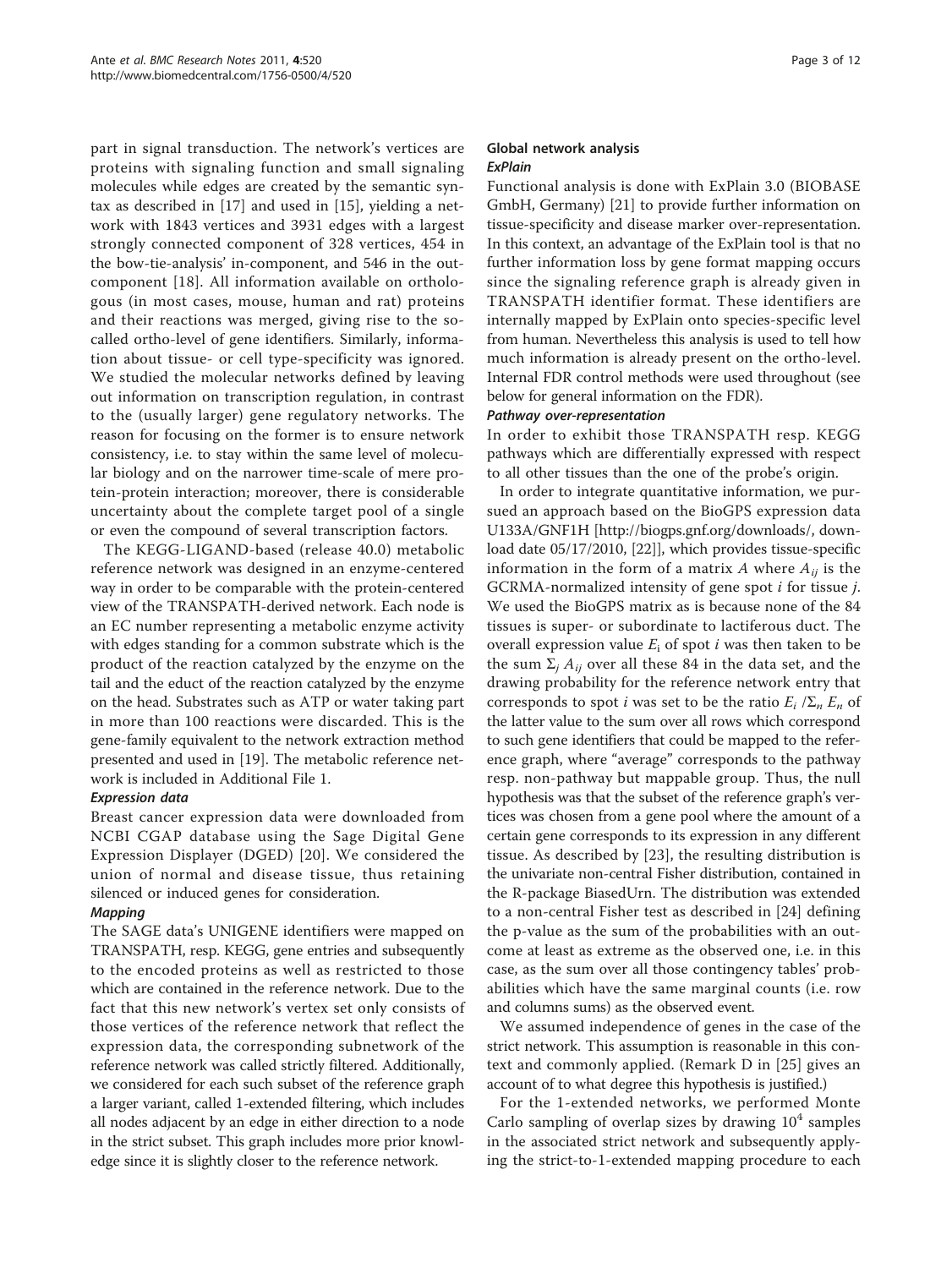single one of these samples. This procedure gave the matrices which were taken as the basis for the pathway over-representation analyses of the extended networks. Monte Carlo p-values were calculated as done in [[26](#page-11-0)] (where they are called empirical p-values; see the same article also for more references on the different ways of calculating them). Their convergence for our sample sizes was verified. A one-tailed test was used in order to test for over-representation only rather than for overand under-representation simultaneously.

For comparison, the filtered networks were tested for over-representation of pathways using the usual Fisher's exact test against the respective reference network as background set; results were corrected for FDR as described below. The tests' source codes are included in Additional file [2](#page-10-0).

Also for comparison, gene set enrichment analysis (GSEA, [[27\]](#page-11-0)) was performed. The first way this was done relied on the pure expression sets as such, the results can be found in the supplementary data, Additional file [1.](#page-10-0) The second was to perform GSEA on the reference as well as on the filtered networks with respect to the canonical pathways of the MsigDB, namely the BioCarta, the genmap and the KEGG pathway sets as gene sets. We limited the expression data set to those entries which could be linked to the filtered or reference networks' vertices mapped form the ortho-level to gene symbols, and performed GSEA with standard parameters while permuting the gene set rather than the phenotype.

#### False discovery rate control

For all tests, correction for multiple hypothesis testing was necessary. Multiplicity issues arose by performing hypothesis tests for each one out of several pathways or tissues. For this purpose, we used the method developed by (FDR) [[24\]](#page-10-0) controlling the positive false discovery rate as measured by q-values. As written, Storey's methods only apply to the case of continuous test statistics, where the p-values are equidistributed. However, the p-values computed from overlap sizes are discrete-valued. Indeed, this is not a problem since discrete p-values are always greater than corresponding continuous p-values which fully exhaust the level. The q-values are monotone in the p-values, thus for discrete p-values they are never too liberal and FDR control is achieved.

## Key node analysis

The pairwise disconnectivity index  $(Dis)$  [\[15](#page-10-0)] is a vertex scoring defined as the fraction of nodes of the whole network that become disconnected after the removal of a given vertex. As such, it is a "non-local bottleneck" or "non-local degree" measure.

Each filtered network was compared with the reference network by plotting the filtered node's normalized Dis against the corresponding value in the reference network. In order to describe the far-from-diagonal outliers, we defined the *Dis*-increase of a vertex  $\nu$  as

$$
\Delta Dis\left(v\right)=\frac{Dis_{\text{filtered}}\left(v\right)}{\max_{w}Dis_{\text{filtered}}\left(w\right)}-\frac{Dis_{\text{reference}}\left(v\right)}{\max_{w} Dis_{\text{reference}}\left(w\right)},
$$

obtaining the increase resp. decrease of a vertex' influence in the filtered compared with its influence in the reference network.

Orphan vertices were discarded due to the fact that removing vertices without edges yields no changes in the connectivity of the network. Additionally, we performed GO-term over-representation analysis with Onto-Express [[28,29\]](#page-11-0) on the metabolic networks.

Differential expression values were tested for equal variances using Levene's test [\[30](#page-11-0)] due to its aptitude for symmetric, moderate-tailed, distributions [[30](#page-11-0)].

Biological functions were retrieved from TRANS-PATH unless mentioned otherwise.

# Results

#### Mapping

The basic data which underlies the procedure is a reference network. Here, we chose to consider signaling network derived from the TRANSPATH database by the "semantic network syntax" [[17\]](#page-10-0); this means that an arrow stands for a process of active forwarding of information, a typical edge  $A \rightarrow B$  may therefore stand for the process "kinase A phosphorylates protein B". The metabolic reference network is the KEGG network with enzymatic activities as nodes. Each reference network was filtered with the SAGE breast cancer (BC) expression data from CGAP. In turn, the resulting networks were considered in two variants. The first one, called strictly filtered network, is the set of detected and mapped protein identifiers, while the second one includes their in- and out-neighbors in the underlying reference network. In both cases, all TRANS-PATH resp. KEGG edges were drawn between the chosen vertices. We used the union of normal and disease sample sets in order to treat both conditions in a unified framework, retaining the information on the difference sets (the union minus the intersection) for detailed analysis on a case-to-case basis. This approach has the advantage of minimizing fragmentation and maximizing the number of vertices. For instance, we have 183 weakly connected components in the disease sample's strictly filtered network (585 vertices), 190 in the normal tissue sample (606 vertices), 168 in the strict union (609 vertices) but 43 in the 1-extended union (1410 vertices). Another reason for choosing the union rather than the normal resp. disease set or the intersection was to prioritize tissue- over disease-specificity. The symmetric difference set (i.e. the set of nodes detected in either disease or normal tissue but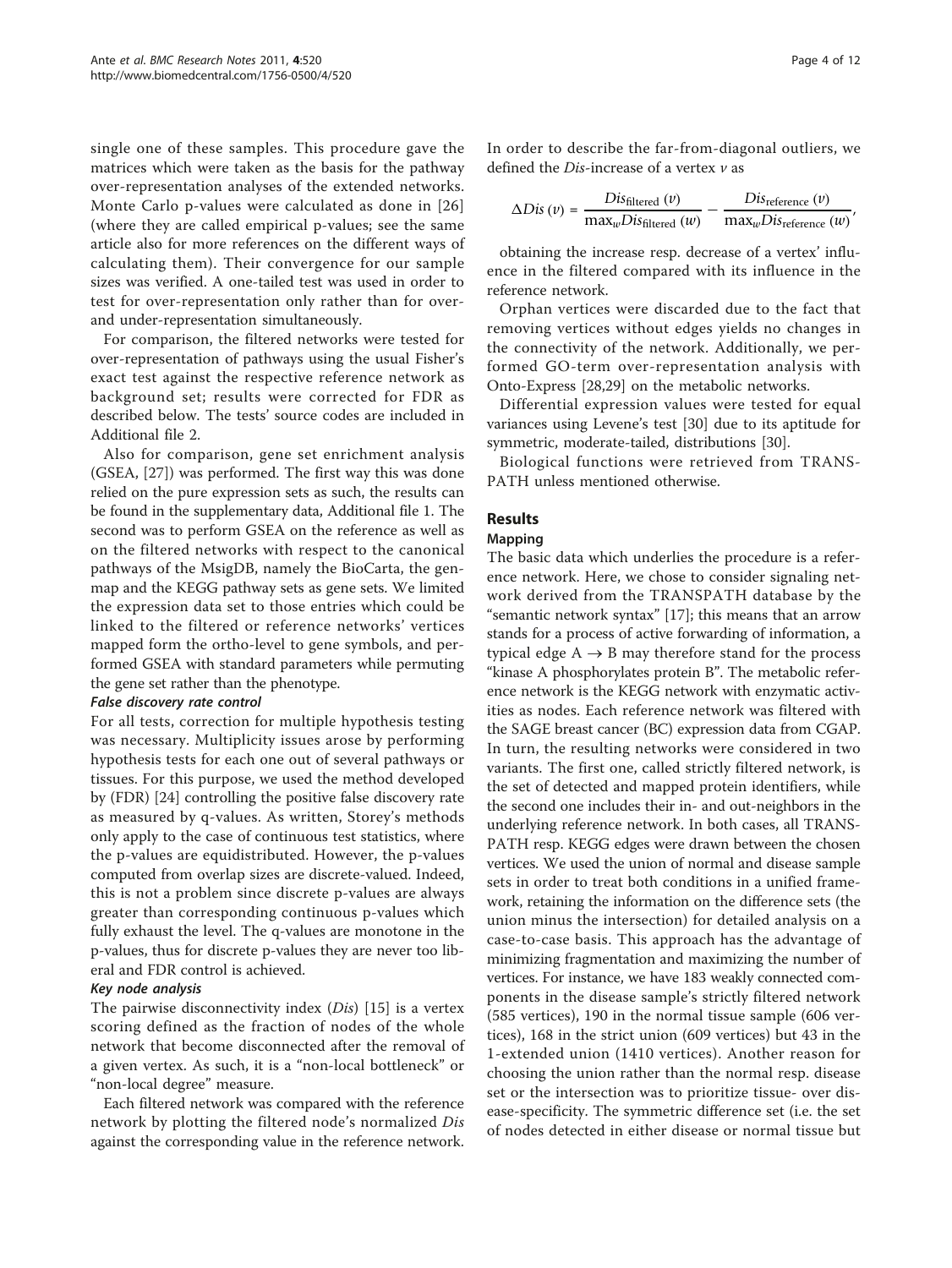not in both) of the breast cancer networks was found to be relatively small.

For over-representation analyses, the whole vertex set including the orphans was used, whereas the orphans were discarded for topological analyses.

The sizes of the resulting networks are given in Table 1 ranging between 170 and 609 nodes with an average degree between 1.2 and 1.3 in the first and 1.82 in the second filtering step. The numbers of vertices of the 1 extended networks are between 2.3 and 6.4 times those of the strict ones.

#### ExPlain

It is of interest to assess to which extent tissue-specificity is retained in the filtered networks, due to possible information loss inferred by the mapping procedure. The ExPlain tool [\[21](#page-10-0)] is the only one designed for this purpose and appropriate for the TRANSPATH gene identifier format. However, the ExPlain and tissue analysis was only performed on the signaling network; a similar analysis of the metabolic network would be severely hampered by an unavoidable explosion of the numbers of genes due to the fact that enzyme identifiers are linked to a huge set of genes, which would render any over-representation analysis virtually meaningless.

It turned out that in most cases the sample tissue or tissues in their anatomical proximity can be recovered. In fact, ExPlain confirmed the mammary origin in four out of the six cases given by the three top-ranked networks in each of the two signaling networks, and inferred lymph tissue characteristics in the 1-extended case.

Likewise, tissues of the mammary gland occurred, showing that also the 1-extended filtered network retains very tissue-specific information. Moreover, the male reproductive organs figured among the least significant tissues in both networks with  $p > 0.5$  which may be seen as a negative control (data not shown).

Additionally, we found that the most over-represented disease in both networks is breast neoplasms ( $p = 2.8 \times$ 

#### Table 1 The filtered networks' sizes.

| <b>Network</b> | Data                | <b>Strict</b> |  |                     | 1-extended |      |       |
|----------------|---------------------|---------------|--|---------------------|------------|------|-------|
|                |                     |               |  | $\#V$ #E #WCC #V #E |            |      | # WCC |
| Signaling      | Ref. 1843 3931 54   |               |  |                     |            |      |       |
|                | Filtered 609 770    |               |  | 168 1410 2564 43    |            |      |       |
| Metabolic      | Ref. 1793 5711 21   |               |  |                     |            |      |       |
|                | Filtered 172 225 71 |               |  |                     | 1091       | 1983 | 16    |

This table shows the two reference networks (Ref.) and their filtered subnetworks with their number of vertices (# V), number of edges (# E) and their number of weakly connected components (# WCC). The expression data was obtained from experiments comparing breast cancer with normal breast tissue. The number of weakly connected components is reduced drastically between strict and 1-extended filtering.

 $10^{-27}$  in the strict,  $p = 1.8 \times 10^{-44}$  in the 1-extended, ExPlain disease category over-representation analysis).

#### Pathways

Over-representation analysis was carried out on grounds of TRANSPATH and KEGG pathways as underlying databases. We tested the resulting strict and 1-extended networks' gene sets for pathway over-representation against the null hypothesis that genes are drawn at random from the reference network with probabilities which correspond to overall expression values across all tissues, i.e. we consider the situation where it is more likely to draw a ubiquitously expressed gene such as beta-actin than to draw a highly specialized one such as alpha-synuclein. A significant test result will then imply the presence of highly specialized genes.

For the strict case, samples are drawn without replacement from the pool of reference vertices with probabilities given by the portion of expression level, averaged over all tissues, among all expression averages of the reference network, leading to a test whose null distribution is the non-central hypergeometric distribution [\[23](#page-10-0)], in contrast to the central one occurring in Fisher's exact test. For the 1-extended network, dependence of the genes caused by the construction is accounted for by means of Monte Carlo sampling of the resulting 1 extended overlap sizes, leading to empirical p-values.

Since over-representation analysis would favor large TRANSPATH orthofamilies, the pathways were mapped to the reference graph identifiers, yielding 137 pathways with 48 members on average, and subsequently the latter to the human Affymetrix identifiers.

#### Spindle checkpoint

In most cases, we found that it is possible to interpret and group the pathways by assigning them to superordinate functional categories. There were 53 pathways overlapping with the strictly filtered breast cancer signaling network in at least two vertices (see supplement). Among them, six have significantly larger overlap than predicted by the null model (q < 0.05), "Aurora-B cell cycle regulation", the "TGF-beta pathway", the "metaphase to anaphase transition", the "wnt pathway", the "cyclosome regulatory network" and the "PDGF pathway". Among those, Aurora-B, metaphase to anaphase and cyclosome are cell-cycle-related, and in fact several of the filtered networks' proteins belong to all of them. We compared those vertices which belong to at least one of these three pathways with the neighborhood in the 1-extended network (Figure [2](#page-5-0)). Several functional relationships between the strict vertices became visible only upon the network's extension. One of the core proteins regulating the metaphase-anaphase transition and exit from mitosis is cyclosome. In fact, interactions of cyclosome with other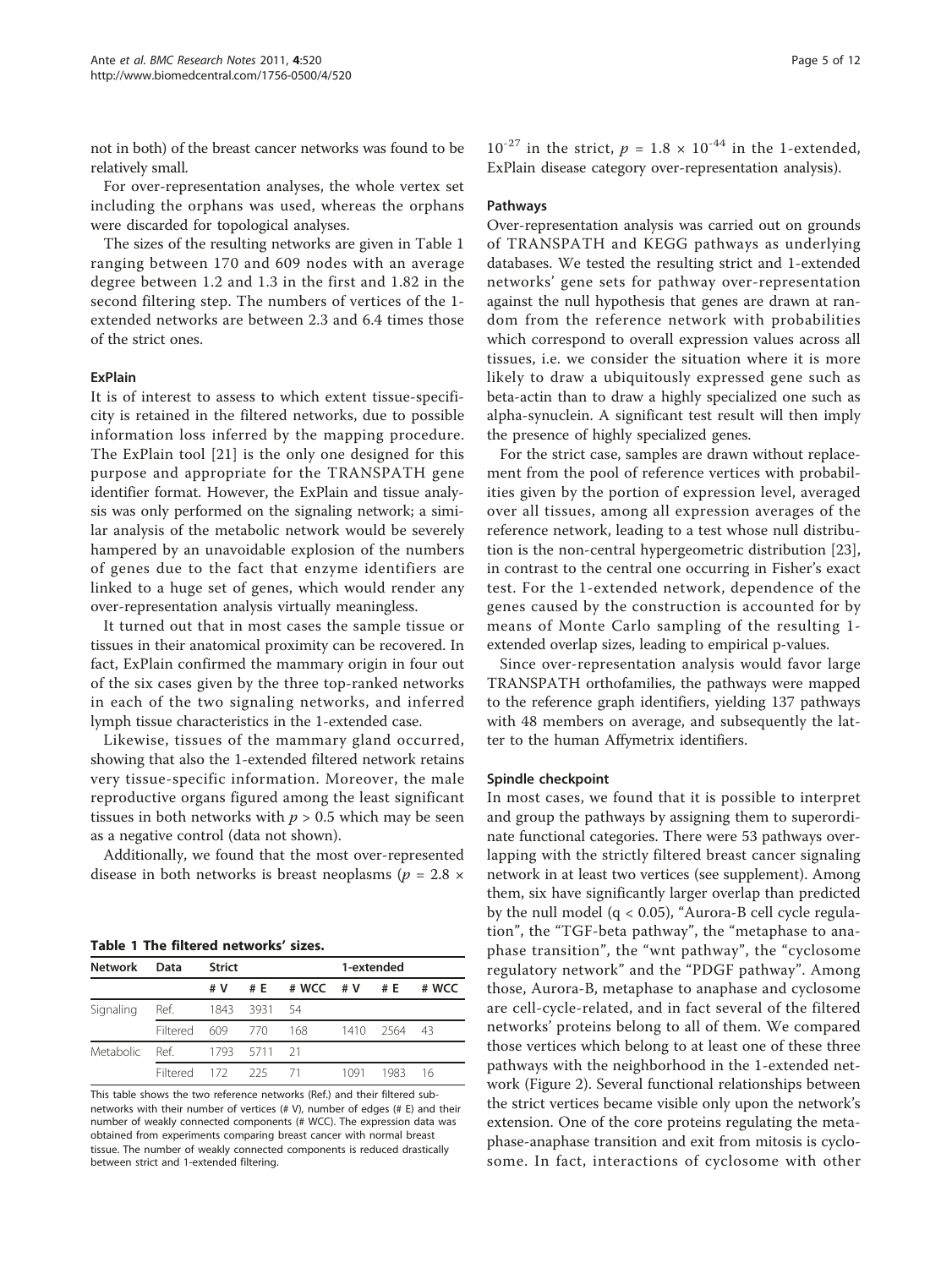<span id="page-5-0"></span>

crucial cell-cycle regulators such as Aurora-B, p53 and the prominent breast cancer related protein BRCA1 could only be observed in the 1-extended network. The metaphase to anaphase transition is characterized on the molecular level by separation of the sister chromatides which is controlled by the mentioned proteins crucially involved in the spindle checkpoint of the cell-cycle. For instance, Aurora-B regulates the correct bi-orientation of the chromatides and prevents the next cell-cycle phase if the microtubules bind incorrectly [[31](#page-11-0)]. In general, passing the spindle checkpoint is necessary for cell proliferation, clearly increased in breast cancer cells. In fact, inhibitors for Aurora proteins, thus inhibitors for mitosis, have been proposed to be candidates for future chemotherapies [[31\]](#page-11-0). Aurora-B, BRCA1 as well as other cellcycle regulators, such as securin and MAD2B are not part of the strict but included in the 1-extended network. In general, the complex interactions of crucial pathways in the reference network resolved into a manageable situation in the strictly filtered one while the principal molecular agents are completely listed in the 1-extended one. Moreover, the clear interactions of the mentioned

pathways were obscured in the reference network by the high connectivity of p53 with 20.94% of all reference vertices being reached in its 2-neighborhood (defined by applying the extension procedure twice), cyclosome (65 vertices in the 2-neighborhood) and ERK2 (339 vertices in 2-neighborhood).

Monte Carlo pathways over-representation analysis yields that the two over-represented pathways of the 1-extended breast cancer network are the "cyclosome regulatory network" and the "alpha IIb beta3 pathway" having both the maximal overlap. Receptors of the integrin family are on top of signaling cascades targeting proliferation, differentiation and apoptosis. Thus, the analysis of the 1-extended network added the valuable piece of supplementary information.

The situation in the strict metabolic network case was similar, with the set of significantly over-represented pathways being very small. Only "chondroitin sulfate biosynthesis" and "sphingolipid metabolism" were significant. The chondroitin sulfate forms "melanoma-associated chondroitin sulfate proteoglycan" involved in cell motility of cancer cells [\[32](#page-11-0)].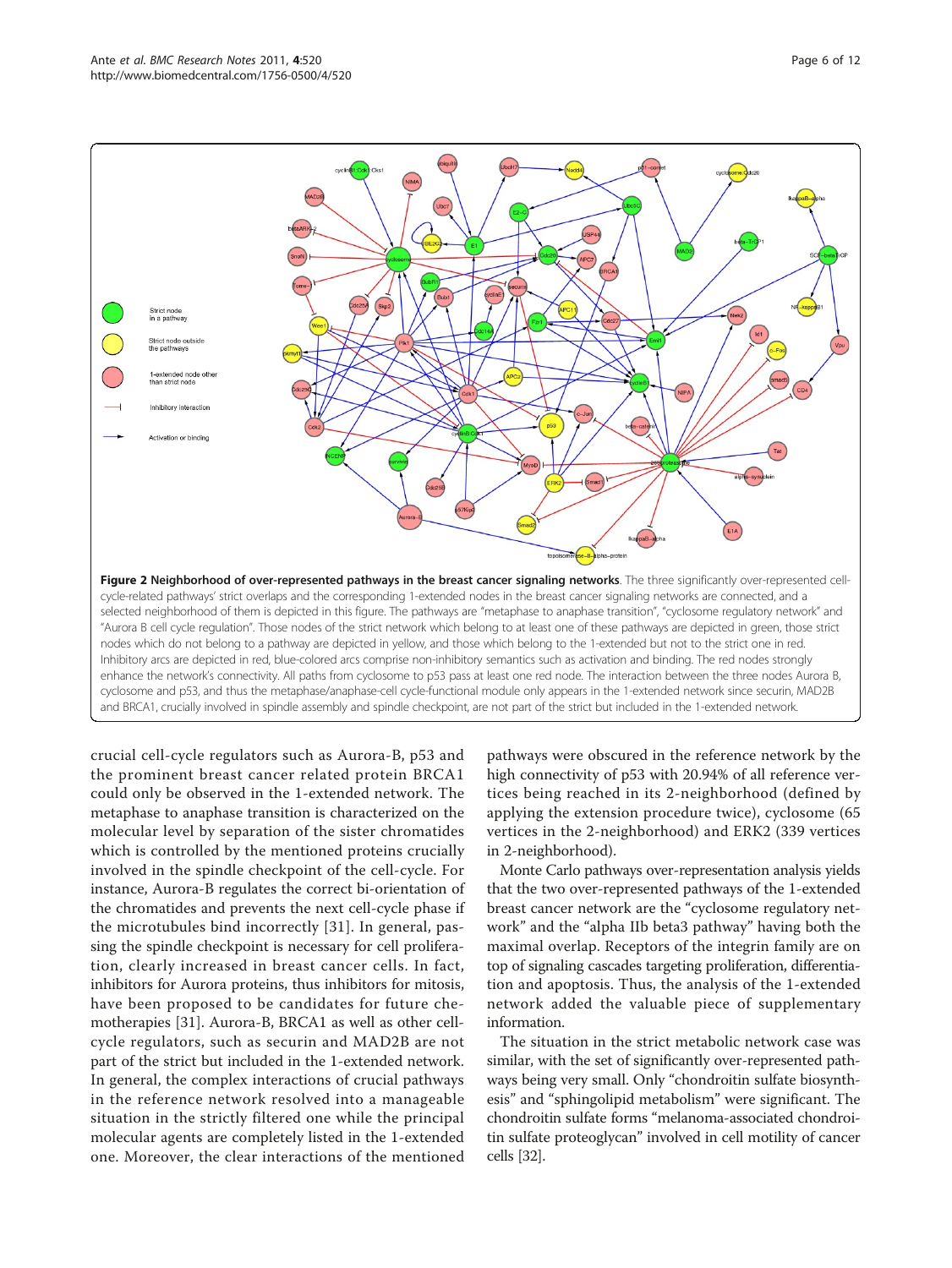The second pathway shows consistency with the signal transduction network analysis, allowing for analysis from an integrated viewpoint. In fact, sphingolipids gain their pro-and anti-survival effect by activation of ERK1/ERK2 [[33,34\]](#page-11-0).

Passing to the 1-extended metabolic network, seven pathways were significantly over-represented with respect to the 1%-significance level. These pathways can be grouped into three functional categories, namely signal molecule biosynthesis ("sphingolipid metabolism" and "chondroitin sulfate biosynthesis"), energy metabolismrelated pathways ("starch and sucrose metabolism", "glycolysis/glyconegenesis"), and essential metaboliteproducing pathways ("Methionine metabolism", "pantothenate and CoA biosynthesis", "pyrimidine metabolism").

For comparison, GSEA yields only two enriched pathways, namely "glycolysis"  $(q = 0.026)$  and "gluconeogenesis" ( $q = 0.042$ ) on the genmap gene set for the BC phenotype (supplementary data), restricting the expression data to the metabolic reference network's nodes. The detailed result sets are included in Additional file [3.](#page-10-0)

#### Key nodes

In this section, we aim at the extraction of biological insights in the form of predictive information on the networks' key nodes, defined as those vertices whose knock-out is predicted to influence the network's functioning in the most harmful way. This concept is made precise by the Pairwise Disconnectivity Index, henceforth called Dis, established by [[15](#page-10-0)]. It measures the fraction of connected pairs of nodes which become disconnected after the node's removal. As our main focus is on filtering, we shall also be interested in the increase in a node's disconnectivity inferred by passing from the reference to the filtered network (see Table 2).

The nodes with the highest Dis-increase turned out to often belong to over-represented pathways. In the signaling network (see Figure [3\)](#page-7-0), most of the nodes with highest Dis-increase between the reference and strict situations were part of the EGF pathway, with all of its kinases, namely MEK1, ERK1, ERK2, Src, PKC and PDK1, appearing among the first eight entries with respect to Dis-rank. Thus, the EGF pathway plays a crucial role, detected by topological features rather than by mere over-representation. The second-ranked vertex SHP-2 shares with EGF's ErbB1 and Grb-2 the close common downstream molecule RAS. Additionally, it is part of the PDGF-pathway which has been identified as the sixth-ranked over-represented pathway. Remarkably, members of the top-ranked pathways, especially those of the "metaphase to anaphase transition" have small or

even decreasing *Dis*, which is explained by the fact that none of its members belong to the bow-tie-model's LSCC which tends to assemble the nodes with high Dis (Figure [4A\)](#page-8-0).

In total, the PDGF and EGF pathways' impacts on the breast cancer networks added to pathway analysis. The scatter plot of the scaled disconnectivity values of the 1 extended network differed drastically from the one in the strictly filtered network (Figure [3\)](#page-7-0) in the sense that they form a large cluster consisting of nodes with small Dis before as well as after filtering, and a distinct outlier, the transcription factor p53. This is explained by the fact that on average single nodes have lower overall disconnectivity weights in large networks while adding all neighbors of p53 increases its influence.

The plot of differential expression against disconnectivity (Figure [4A\)](#page-8-0) shows that the central molecules, i.e. those with highest disconnectivity, remain stably expressed or induced in cancer with the exception of ERK1 and PDK1, both up-regulated in breast cancer. In fact, it has been described that both kinases regulate RSK1 activation through distinct events; RSK1, in turn, regulates proto-oncogene and transcription factor c-Fos. Both phosphorylations together have been shown to be required for full activation of RSK1 [\[35](#page-11-0)].

Furthermore, visual inspection of Figure [4A](#page-8-0) suggests that the amplitude of variation of differential expression varies between the compartments of the bow-tie model; in particular, differential expression of the in-components seems to be larger than that of the LSCC (Figure [4B\)](#page-8-0). This

Table 2 Summary of the disconnectivity key node analysis.

| <b>Network</b>       |        | Method 1 <sup>st</sup> Key node         | 2 <sup>nd</sup> Key node                  | 3 <sup>rd</sup> Key node                       | 4 <sup>th</sup> Key node       | 5 <sup>th</sup> Key node             |  |  |  |
|----------------------|--------|-----------------------------------------|-------------------------------------------|------------------------------------------------|--------------------------------|--------------------------------------|--|--|--|
| Signaling<br>Network | strict | MEK1 (0.21)                             | SHP-2 (0.20)                              | Abl (0.18)                                     | ERK1 (0.14)                    | MEKK1 (0.13)                         |  |  |  |
|                      | l-ext. | p53 (0.16)                              | SHIP (0.06)                               | PIAS1 (0.06)                                   | Fyn (0.06)                     | PAK2 (0.04)                          |  |  |  |
| Metabolic<br>Network | strict | Nucleoside-diphosphate<br>kinase (0.39) | Hexokinase (0.32)                         | Phosphatidate phosphatase<br>(0.26)            | Glucosyl-<br>ceramidase (0.25) | Glucosyl-ceramide<br>synthase (0.24) |  |  |  |
|                      | -ext.  | Lipoprotein lipase (0.22)               | Nucleoside-diphosphate<br>kinase $(0.14)$ | Succinate-CoA ligase (GDP-<br>forming $(0.14)$ | 5'-nucleotidase<br>(0.12)      | Hexokinase (0.11)                    |  |  |  |

The five Dis-top-ranked vertices are shown for each filtered network. Most prominent vertices in the signaling networks are related to the "EGF network". The proteins hexokinase, lipoprotein lipase and further high-ranking nodes of breast cancer metabolism indicate that energy supply and conversion play the major role.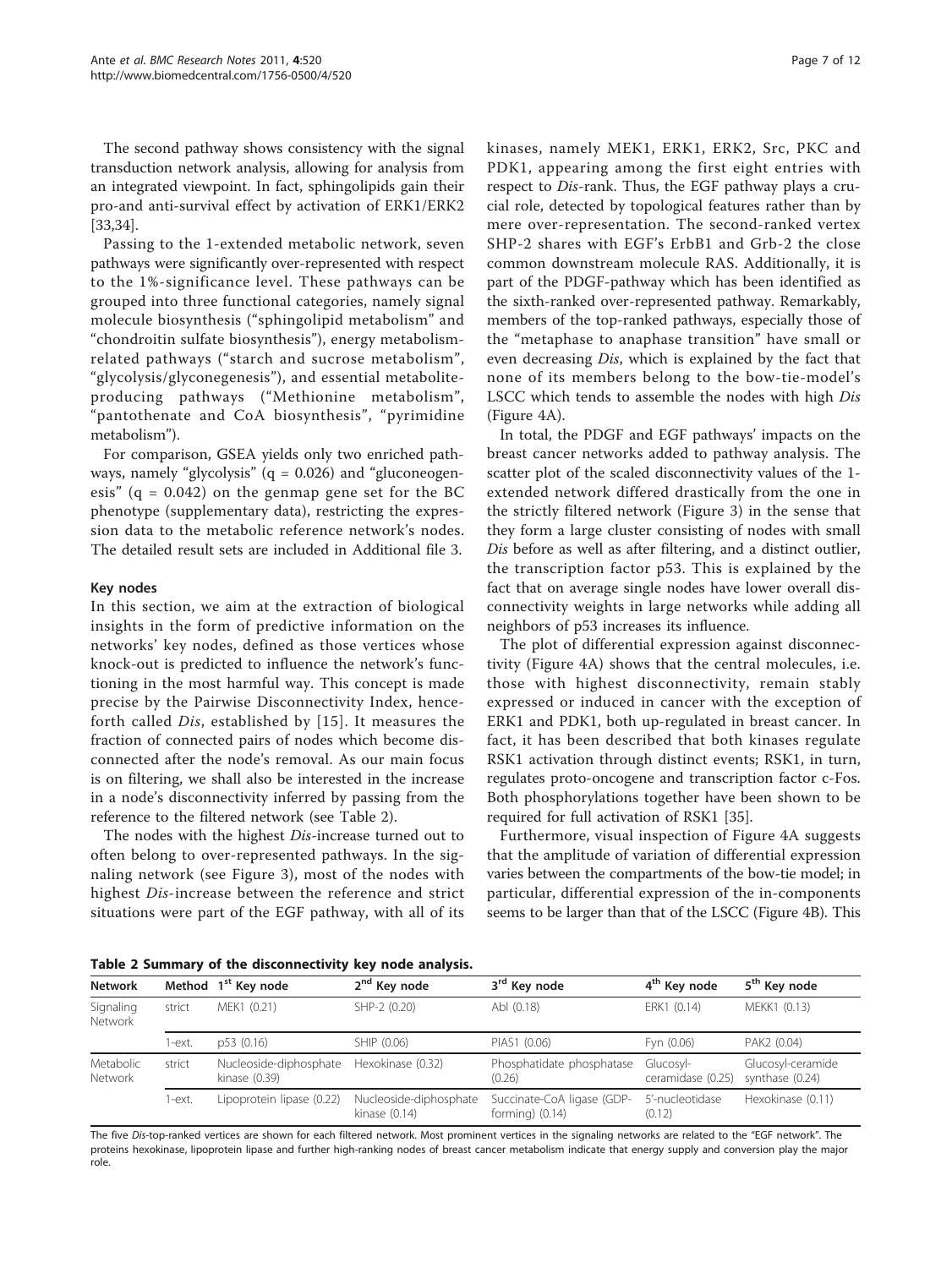<span id="page-7-0"></span>![](_page_7_Figure_2.jpeg)

is confirmed by the Levene test for inhomogeneity of variances,  $p = 0.01615$ . Thus, there is a remarkable correlation between topological features of the filtered signaling network and differential expression: Constituents of the LSCC are more vital for cellular functioning, and hence more stably expressed than the tendrils.

Expanding the signaling network to the 1-extended filtered one, the set of high-ranked nodes fell into two functional categories, an apoptosis-related one and an EGF-related one (Figure 3). The latter consisted of the proteins SHIP, PIAS1, Fyn, PAK2 and ERK2 [\[36,37](#page-11-0)].

Thus while the EGF network's constituents themselves appeared in the strictly filtered network, some positively and negatively acting crucial regulatory elements on top of it emerged in the 1-extended network's analysis. The apoptosis subset was made of p53, Bcl-B, Caspase-9, Bak and Bid. Among these, p53 and Caspase-9 are wellknown apoptosis regulators, while Bcl-B and Bid are biomarkers for frequent cancers such as breast neoplasms [[38\]](#page-11-0). Those members of the apoptosis group which belonged already to the strict network showed a drastic Dis-increase between strict and 1-extended; similarly, the apoptosis-related functional group of over-

represented pathways mostly increased in significanceranking between strict and 1-extended (Figure 3).

The top ten Dis-high-ranked enzymes of the strictly filtered metabolic network can be clustered into four groups, namely purine and pyrimidine metabolism, energy metabolism, sphingolipid metabolism and fatty acid metabolism.

The members of top-ranked pathways were recognized by pairwise disconnectivity analysis as a core component of the strictly filtered breast cancer metabolic network's cancer-affected metabolism.

All top-ranked and top-increased vertices of the 1 extended network clustered in purine and pyrimidine metabolism, energy metabolism or fatty acid metabolism.

#### **Discussion**

Construction of the reference network and its mapping properties are crucial for subsequent analysis. We could show that the TRANSPATH signaling network provides the right compromise between coarseness and specificity. The KEGG-derived network did not have this wellbalanced property, leading to difficulties in large-scale interpretation.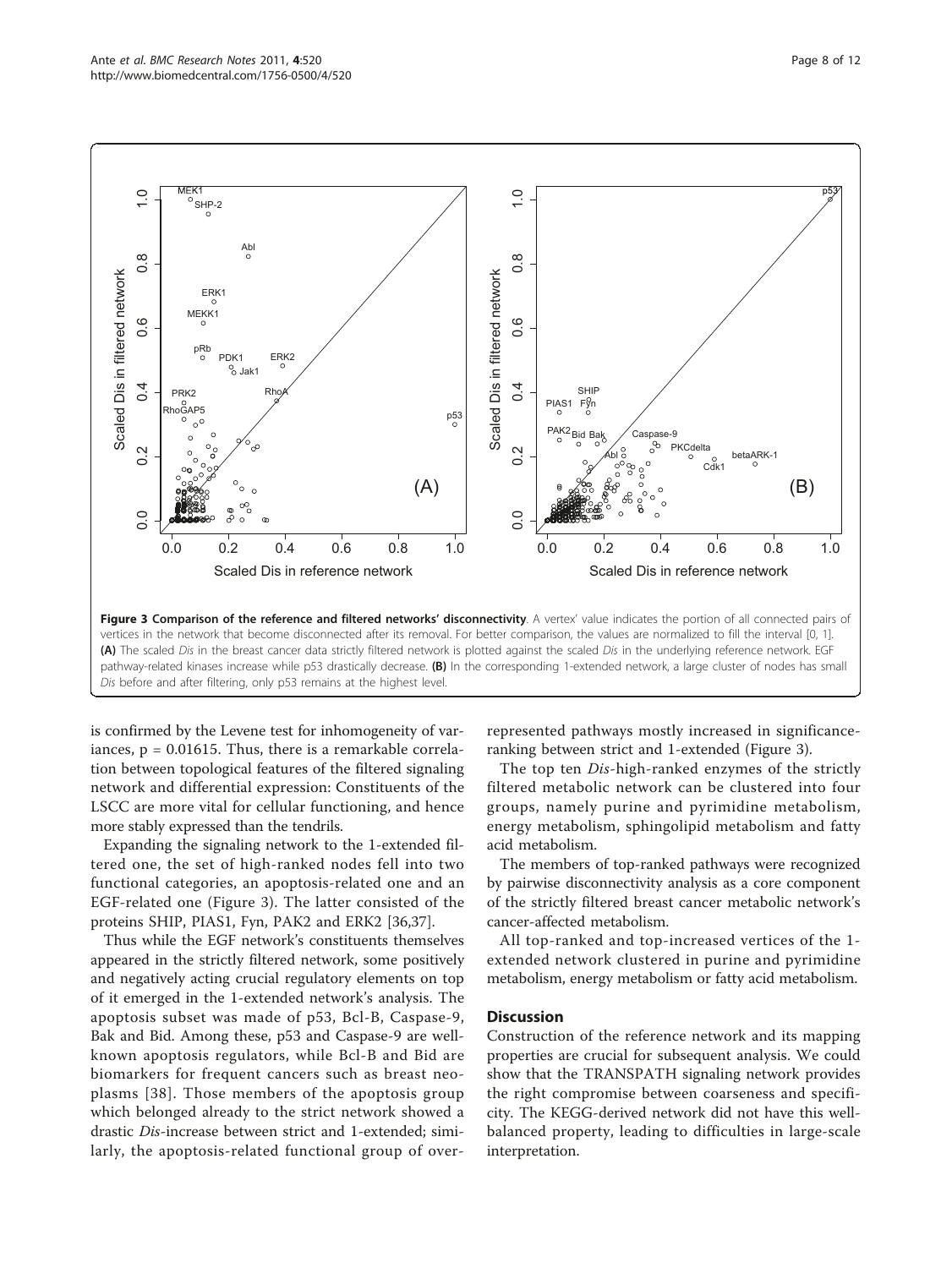<span id="page-8-0"></span>![](_page_8_Figure_1.jpeg)

Network validation is strongly dependent on theoretical tools. However, it seems that so far no such tool has turned out to provide the gold standard for this purpose. The tools at hand did not recognize in all cases the initial expression data's origin (tissue resp. disease) to a satisfactory level of significance. Although it is doubtlessly not possible to recover all characteristics of the initial data, we determined a reason for the limited analytical power of the tools at hand to be related to a problematic choice of the null hypotheses. This was shown by the lack of overrepresented pathways in the Fisher's exact test-analysis (supplementary data) involving the hypergeometric distribution as the standard null distribution with the drawbacks described above. Here, we proposed two different approaches. First, we proposed for each the strict and 1 extended networks a test for over-represented pathways based on an adjusted null distribution. Therefore, we replaced in the strict case the standard Fisher's exact test by a non-central Fisher's exact test, in order to include the expression levels of the present and non-present genes. This test performed better than the standard test in terms

of smaller p-values and biological interpretability (supplementary data).

There are a few obstacles for comparison with GSEA. First, GSEA's focuses on the identification of enriched sets on the basis of differential gene expression. Subramanian et al. explicitly mentioned [[26\]](#page-11-0) that "GSEA considers all of the genes in an experiment, not only those above an arbitrary cut-off in terms of fold-change or significance". In contrast, our approach is deliberately nonquantitative-we are merely interested in presence or nonpresence. The reason is that for the signaling network even small but hard-to-detect changes in expression may have impact on transduction, and for the metabolic network that we are interested in the enzymes whose expression is not well correlated with reaction rates. Moreover, there is some difficulty in relation with gene identifier mapping. In fact, the signaling networks are given in terms of TRANSPATH identifiers and these would have to be mapped backwards to UniGene identifiers, inferring a considerable loss of specificity. Moreover, the data obtained from CGAP is rather unsuitable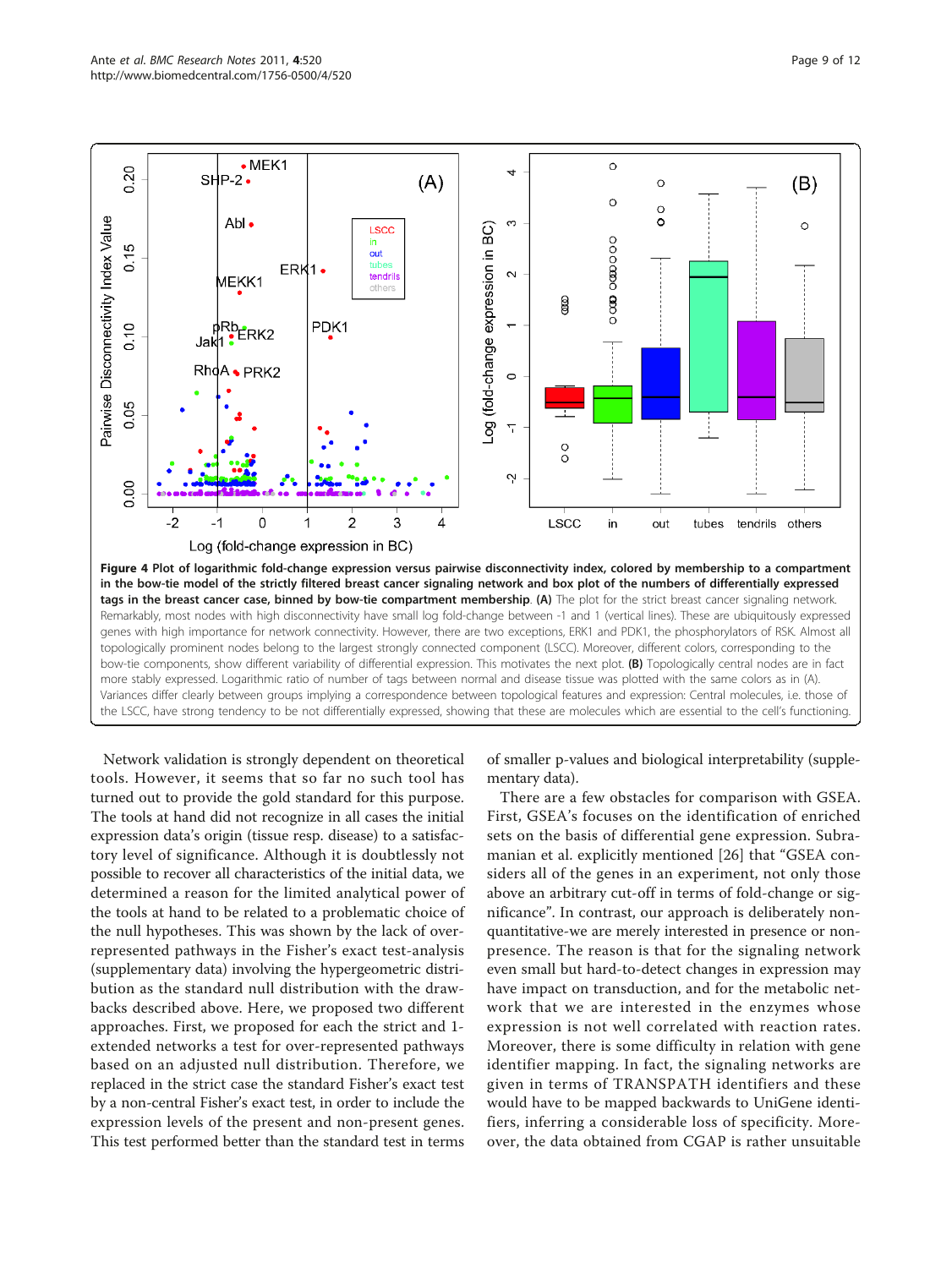for GSEA analyses since the samples' expression values are pooled, leading to class permutation being impossible. In general, it is hard to compare our pathway analysis methods basing on network membership and additional expression information, with a tool implementing different statistical tests on qualitative gene expression data. Thus, information from GSEA was hard to interpret; moreover, there were few significant gene sets. This may also be explained by the fact that GSEA relies on differential expression; however, most of the strictly filtered signaling networks' members were not differentially expressed (see Figure [4\)](#page-8-0).

All proposed tests show that it is well feasible to develop approaches to overcome the drawbacks of the standard tools. The problem of correction for multiple hypothesis testing turned out to be important even for the relatively small numbers of tests. The standard procedure for this purpose is the Benjamini-Hochberg correction. However, recent literature points out that the BH procedure is in many situations too conservative and suggests replacing the control of the false positive rate performed by the p-values by that of the false discovery rate performed by q-values. A technical issue concerns the problem of the statistical dependency of different tests, meaning that it is hard to take account for the fact that often test statistics are correlated. For instance, overlap counts with different pathways are statistically dependent whose impact on the multiple hypothesis testing problem is nearly impossible to estimate; in particular it is unclear to what extent Benjamini and Yekutieli's notion of positive regression dependency is applicable [[39](#page-11-0)]. However, the problem has already been recognized and discussed in the literature [[24\]](#page-10-0).

There are some recently proposed approaches to reconstruct networks combining database knowledge with expression data, namely for instance Cytoscape [[40](#page-11-0)] or TS-REX [\[14](#page-10-0)]. Nevertheless, our proposed gene expression analysis work-flow differs fundamentally from the one implemented in these tools. Cytoscape is designed as a platform enabling the user to create plug-ins to manipulate and visualize networks by attributing external data to its entities. TS-REX scopes at reducing false-positive edges in a predicted TF-Network by using tissue-specific expression probabilities derived from EST libraries and known interactions from the TRANSFAC database. In contrast, we focus on reliable database-derived networks limited to expressed genes and their neighbors. We presented a set of consistent analysis methods to identify the filtered networks' core components.

The pipeline we have described is rather sensitive to the choice of the underlying gene set; first, one has to find a detection threshold, second, there is the ambiguity which samples of the expression data, i.e. their intersection, union or both are preferable. In our cases, we chose

the union of both samples each, however, any set of genes can be applied in our approach. For SAGE data it clearly lends itself to use all genes whose corresponding tags occurred in the resulting set. Whenever another type of data source, for instance microarrays, is used, an appropriate way of classification of active genes has to be considered.

Mapping of gene identifiers, being a potential source of ambiguity, was resolved due to the good cross-links to the used expression data's TRANSPATH identifiers, while the mapping possibilities of the KEGG-Ligand database were sparse, resulting in smaller strict networks. For instance, whenever an enzyme activity is linked to many genes, it is often unclear whether all genes are necessary for building this enzyme, all genes encode for different proteins with the same enzymatic activity, or something in between.

Subsumingly, we obtained better and biologically more meaningful results in the analysis of the TRANSPATHderived signaling network than in that of the metabolic one.

The most satisfactory and meaningful information could be extracted from the filtered networks whenever it was possible to find common entities between pathway analysis and the key node set. For instance, both analyses hinted independently to cell cycle regulation in the signaling networks. Passing from metaphase to anaphase, i.e. the spindle checkpoint, was the most significant recurring molecular event hinted at by pathway analysis, whereas most of the nodes from the EGF network were among the top-ranked and top-increased ones. Likewise, the metabolic networks comprised sphingolipid metabolism as well as energy producing metabolism within its significantly over-represented pathways and key nodes.

#### Conclusions

We have shown that in the filtered signaling networks cell cycle regulation plays an important role. Therefore, we suggest to turn experimental attention to those genes whose vertices showed the highest Dis-increase and are part of cell cycle-related pathways with a view toward their drug target potential. In fact, vertices showing a very high Dis-increase have small influence on the reference network's topology, indicating that their inactivation might have less side effects than vertices with high *Dis* but small *Dis-increase*.

We could demonstrate a tendency of differential expression to happen off the topologically central parts of the networks. Key node interpretability is increased when combining their scoring value with expression data.

The procedure can be easily adapted for further analysis with other networks and other data. In any case, it should be advantageous not to focus on just one type of reference network in order to find the most consistent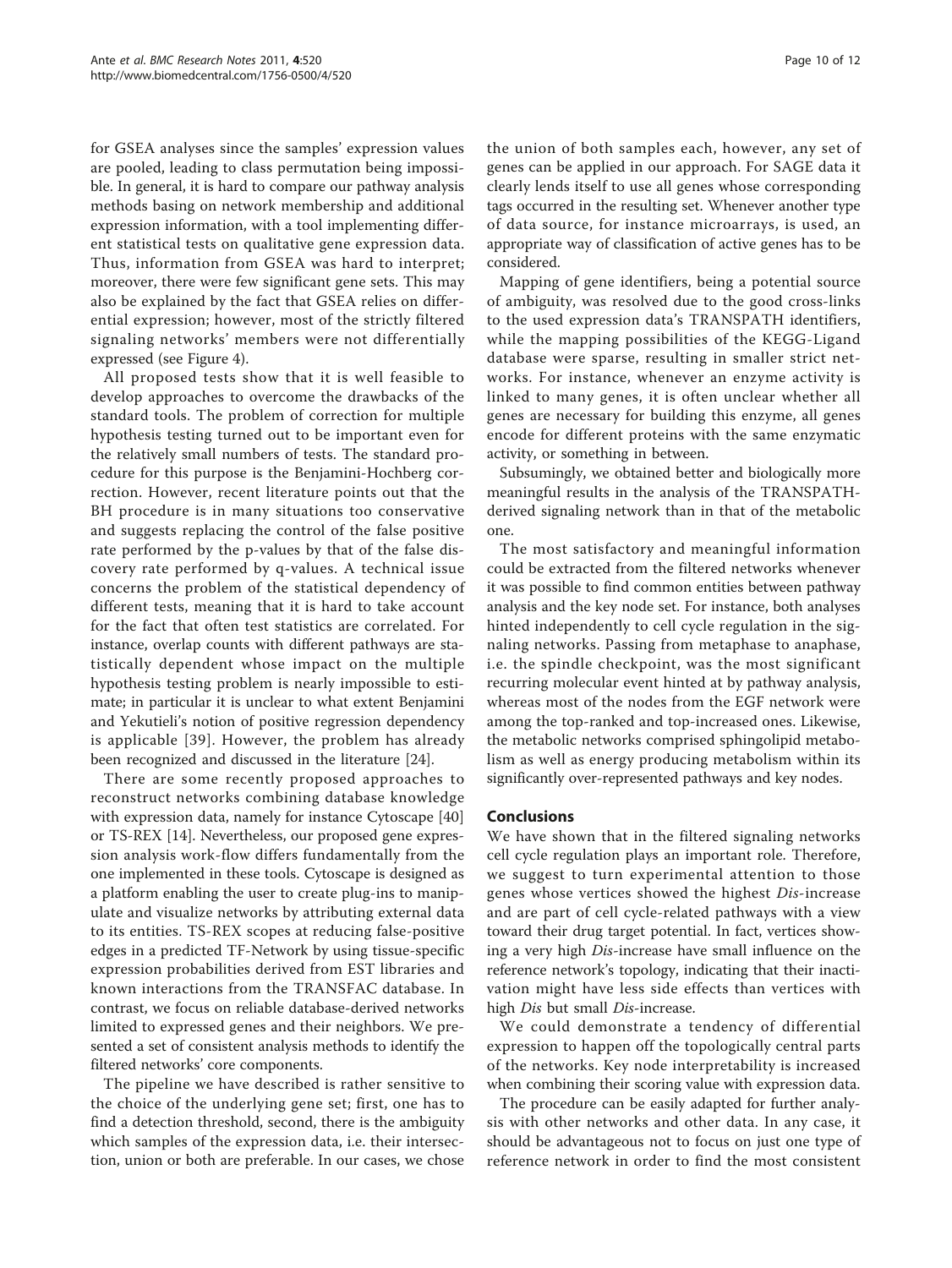<span id="page-10-0"></span>elements of the underlying disease by integration of signal-transductory and metabolic aspects.

It is necessary to explore the extent to which the proposed pipeline can be synthesized with the numerous non-prior knowledge based approaches in microarray analysis and network inference. For instance, it should be possible to extend the mapping procedure to use Bayesian networks as the reference network or the starting point for validation. Due to the binary nature of data-based derived networks, it would clearly be beneficial to integrate the Bayesian networks' quantitative information.

#### Availability and requirements

The programs which are available in the Additional file 2 are written in Perl (v5.10.0) and R (2.7.1). The Perl scripts require local implementations of the TRANS-PATH and KEGG database and the BioGPS U133GNF1B.gcrma table.

## Additional material

[Additional file 1: D](http://www.biomedcentral.com/content/supplementary/1756-0500-4-520-S1.ZIP)ata collection (compressed). This zip-file contains the networks and the background data. Further information is given in a README file. The TRANSPATH derived signaling network's adjacency list is excluded due to license agreements.

[Additional file 2: C](http://www.biomedcentral.com/content/supplementary/1756-0500-4-520-S2.ZIP)ode collection (compressed). This zip-file contains the code for all pathway over-representation tests. Further information is given in a README file.

[Additional file 3: S](http://www.biomedcentral.com/content/supplementary/1756-0500-4-520-S3.ZIP)ummary of the pathway over-representation analysis (compressed). For each pathway analysis, the corresponding Fisher's exact p- and q-values are included. GSEA was performed on the pure expression data set as well as those subsets of the gene identifier which could be mapped to the reference networks' or the filtered networks' vertices. Further information is given in a README document.

#### Acknowledgements

MA was funded by European Union Net2Drug project grant LSHB-CT-2007- 037590, MF by European Regional Development Funds grant "Molekulare Repräsentation von Krankheitszuständen in biologischen Regelnetzwerken". The authors would like to thank Björn Goemann and Anatolij P.Potapov for sharing their expertise on the TRANSPATH database and signaling networks, and Torsten Crass for his help in extracting the KEGG network.

#### Authors' contributions

EW conceived the initial idea and participated in coordination. MF developed the validation methods and supervised the research. MF and MA jointly designed, developed and implemented the algorithms and wrote the manuscript. All authors have read and approved this manuscript.

#### Competing interests

The authors declare that they have no competing interests.

#### Received: 30 December 2010 Accepted: 28 November 2011 Published: 28 November 2011

#### References

1. D'haeseleer P, Liang S, Somogyi R: [Genetic network inference: from co](http://www.ncbi.nlm.nih.gov/pubmed/11099257?dopt=Abstract)[expression clustering to reverse engineering.](http://www.ncbi.nlm.nih.gov/pubmed/11099257?dopt=Abstract) Bioinformatics 2000, 16:707-726.

- 2. Cosgrove EJ, Zhou Y, Gardner TS, Kolaczyk ED: [Predicting gene targets of](http://www.ncbi.nlm.nih.gov/pubmed/18779235?dopt=Abstract) [perturbations via network-based filtering of mRNA expression](http://www.ncbi.nlm.nih.gov/pubmed/18779235?dopt=Abstract) [compendia.](http://www.ncbi.nlm.nih.gov/pubmed/18779235?dopt=Abstract) Bioinformatics 2008, 24:2482-2490.
- 3. Basso K, Margolin AA, Stolovitzky G, Klein U, Dalla-Favera R, Califano A: [Reverse engineering of regulatory networks in human B cells.](http://www.ncbi.nlm.nih.gov/pubmed/15778709?dopt=Abstract) Nat Genet 2005, 37(4):382-390.
- 4. Steinke F, Seeger M, Tsuda K: Experimental design for efficient identification of gene regulatory networks using sparse Bayesian models. BMC Sys Biol 2007, 1:51:1-16.
- 5. Kim SY, Imoto S, Miyano S: [Inferring gene networks from time series](http://www.ncbi.nlm.nih.gov/pubmed/14582517?dopt=Abstract) [microarray data using dynamic Bayesian networks.](http://www.ncbi.nlm.nih.gov/pubmed/14582517?dopt=Abstract) Briefings in Bioinformatics 2003, 4:228-235.
- 6. Markowetz F, Bloch J, Spang R: [Non-transcriptional pathway features](http://www.ncbi.nlm.nih.gov/pubmed/16159925?dopt=Abstract) [reconstructed from secondary effects of RNA interference.](http://www.ncbi.nlm.nih.gov/pubmed/16159925?dopt=Abstract) Bioinformatics 2005, 21(21):4026-4032.
- 7. Fröhlich H, Fellmann M, Sültmann H, Poustka A, Beissbarth T: [Estimating](http://www.ncbi.nlm.nih.gov/pubmed/18227117?dopt=Abstract) [large-scale signaling networks through nested effect models with](http://www.ncbi.nlm.nih.gov/pubmed/18227117?dopt=Abstract) [intervention effects from microarray data.](http://www.ncbi.nlm.nih.gov/pubmed/18227117?dopt=Abstract) Bioinformatics 2008, 24(22):2650-2656.
- 8. Waddell PJ, Steel MA: [General time-reversible distances with unequal](http://www.ncbi.nlm.nih.gov/pubmed/9417897?dopt=Abstract) [rates across sites: mixing gamma and inverse Gaussian distributions](http://www.ncbi.nlm.nih.gov/pubmed/9417897?dopt=Abstract) [with invariant sites.](http://www.ncbi.nlm.nih.gov/pubmed/9417897?dopt=Abstract) Mol Phylogenet Evol 1997, 8(3):398-414.
- 9. Dobra A, Hans C, Jones B, Nevins JR, Yao G, West M: Sparse graphical models for exploring gene expression data. J Multivariate Anal 2004, 90:196-212.
- 10. Kanehisa M, Goto S, Hattori M, Aoki-Kinoshita KF, Itoh M, Kawashima S, Katayama T, Araki M, Hirakawa M: From genomics to chemical genomics: new developments in KEGG. Nucleic Acids Res 2006, , 34 Database: D354-D357.
- 11. Potapov AP, Voss N, Sasse N, Wingender E: [Topology of mammalian](http://www.ncbi.nlm.nih.gov/pubmed/16901109?dopt=Abstract) [transcription networks.](http://www.ncbi.nlm.nih.gov/pubmed/16901109?dopt=Abstract) Genome Inform 2005, 16:270-278.
- 12. Geier F, Timmer J, Fleck C: [Reconstructing gene-regulatory networks from](http://www.ncbi.nlm.nih.gov/pubmed/17408501?dopt=Abstract) [time series, knock-out data, and prior knowledge.](http://www.ncbi.nlm.nih.gov/pubmed/17408501?dopt=Abstract) BMC Systems Biology 2007, 1:11.
- 13. Mukherjee S, Speed TP: [Network inference using informative priors.](http://www.ncbi.nlm.nih.gov/pubmed/18799736?dopt=Abstract) Proc Natl Acad Sci USA 2008, 105(38):14313-14318.
- 14. Colecchia F, Kottwitz D, Wagner M, Pfenninger CV, Thiel G, Tamm I, Peterson C, Nuber UA: [Tissue-specific regulatory network extractor \(TS-](http://www.ncbi.nlm.nih.gov/pubmed/19443447?dopt=Abstract)[REX\): a database and software resource for the tissue and cell type](http://www.ncbi.nlm.nih.gov/pubmed/19443447?dopt=Abstract)[specific investigation of transcription factor-gene networks.](http://www.ncbi.nlm.nih.gov/pubmed/19443447?dopt=Abstract) Nucleic Acids Res 2009, 37(11):e82.
- 15. Potapov AP, Goemann B, Wingender E: [The pairwise disconnectivity index](http://www.ncbi.nlm.nih.gov/pubmed/18454847?dopt=Abstract) [as a new metric for the topological analysis of regulatory networks.](http://www.ncbi.nlm.nih.gov/pubmed/18454847?dopt=Abstract) BMC Bioinformatics 2008, 9:227.
- 16. Krull M, Pistor S, Voss N, Kel A, Reuter I, Kronenberg D, Michael H, Schwarzer K, Potapov A, Choi C, Kel-Margoulis O, Wingender E: TRANSPATH®: an information resource for storing and visualizing signaling pathways and their pathological aberrations. Nucleic Acids Res 2006, 34:546-551.
- 17. Choi C, Crass T, Kel A, Kel-Margoulis O, Krull M, Pistor S, Potapov A, Voss N, Wingender E: [Consistent re-modeling of signaling pathways and its](http://www.ncbi.nlm.nih.gov/pubmed/15706510?dopt=Abstract) [implementation in the TRANSPATH database.](http://www.ncbi.nlm.nih.gov/pubmed/15706510?dopt=Abstract) Genome Inform 2004, 15:244-254.
- 18. Kitano H: [Biological robustness.](http://www.ncbi.nlm.nih.gov/pubmed/15520792?dopt=Abstract) Nat Rev Genet 2004, 5(11):826-837.
- 19. Goemann B, Potapov AP, Ante M, Wingender E: Comparative Analysis Of Topological Patterns In Different Mammalian Networks. Genome Inf. Ser 2009, 23:32.
- 20. Boon: [An anatomy of normal and malignant gene expression.](http://www.ncbi.nlm.nih.gov/pubmed/12119410?dopt=Abstract) Proc Natl Acad Sci USA 2002, 99:11287-11292.
- 21. Kel A, Voss N, Valeev T, Stegmaier P, Kel-Margoulis O, Wingender E: ExPlain™: finding upstream drug targets in disease gene regulatory networks. SAR and QSAR Environ Res 2008, 19:481-494.
- 22. Su AI, Wiltshire T, Batalov S, Lapp H, Ching KA, Block D, Zhang J, Soden R, Hayakawa M, Kreiman G, Cooke MP, Walker JR, Hogenesch JB: [A gene atlas](http://www.ncbi.nlm.nih.gov/pubmed/15075390?dopt=Abstract) [of the mouse and human protein-encoding transcriptomes.](http://www.ncbi.nlm.nih.gov/pubmed/15075390?dopt=Abstract) Proc Natl Acad Sci USA 2004, 101:6062-6067.
- 23. Agresti A: A survey of exact inference for contingency tables. Statist. Sci 1992, 7:131-177.
- 24. Fog A: Sampling methods for Wallenius' and Fisher's noncentral hypergeometric distributions. Comm. Statist. Simulation Comput 2008, 37(1-2):241-257.